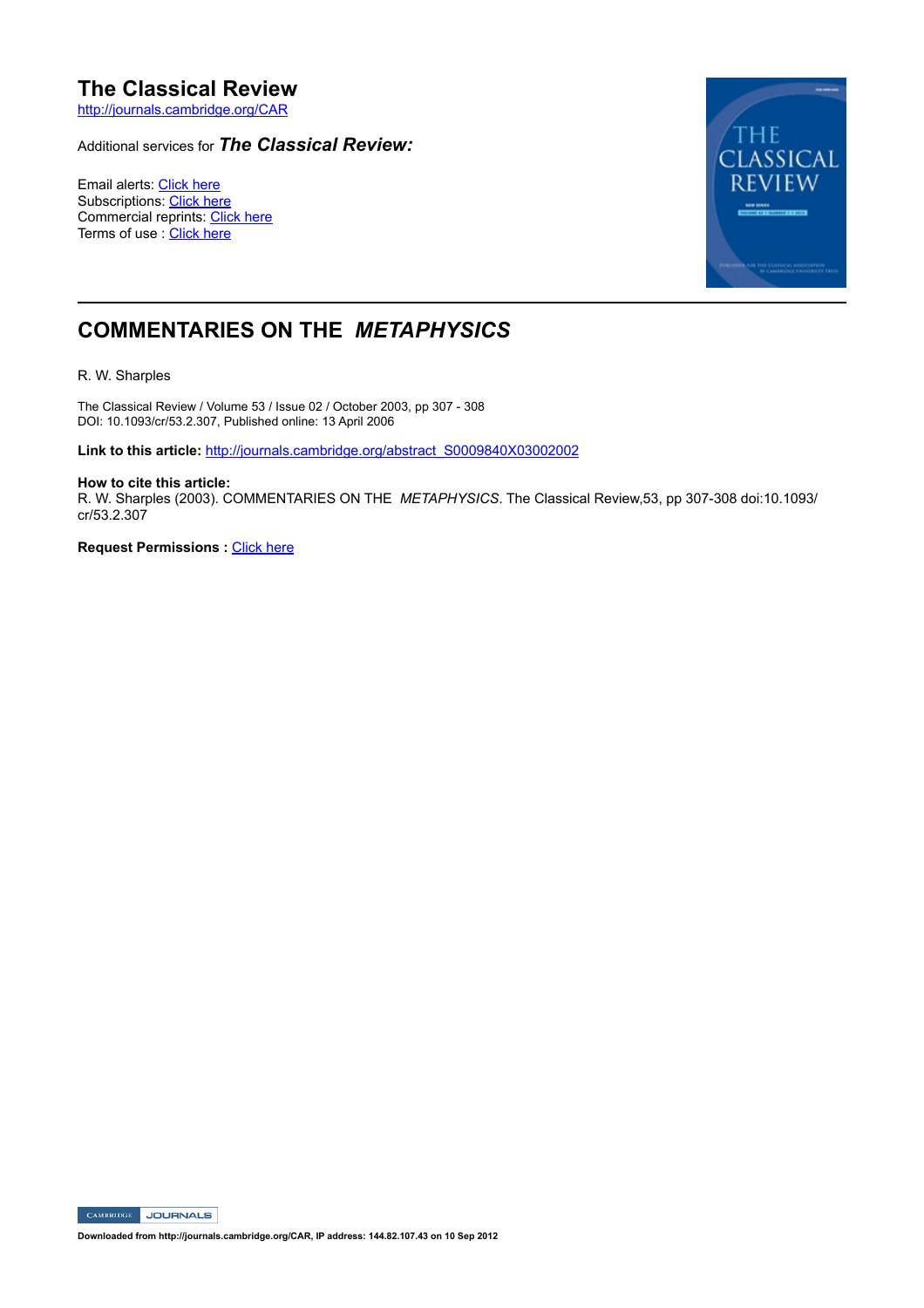### COMMENTARIES ON THE *METAPHYSICS*

C. L: *Trois études sur la tradition des commentaires anciens à la* Métaphysique *d'Aristote*. Pp. viii + 252. Leiden, Boston, and Cologne: Brill, 2001. Cased, €82. ISBN: 90-04-12074-2.

The corpus of surviving ancient and Byzantine commentaries on Aristotle includes four commentaries on the *Metaphysics*. We possess the commentary by the Peripatetic Alexander of Aphrodisias (*c*. 200 A.D.) on books  $A-\Delta$ ; the continuation on books  $E-N$ , commonly since Praechter attributed to Michael of Ephesus (first half of the twelfth century  $A.D.$ ); the commentary on books  $B, T, M$ , and  $N$  by Syrianus (first half of the 5th century A.D.), the Neoplatonist teacher of Proclus; and the commentary on books  $A-Z$  by Asclepius of Tralles recording the oral teaching of the later fifth/early sixth century A.D. Alexandrian Neoplatonist Ammonius son of Hermeias.

In this learned monograph, setting out and discussing nearly 200 pairs and triplets of parallel passages, L. examines the relations between these commentaries. Her work will be definitive for future work on them; it also makes valuable contributions to the general study of the methods of commentators in later antiquity. There are implications for the Orphic fragments (107 Kern: L. 9) and for those of Aristotle's lost works (Appendix II, pp. 193–6).

L. shows, by a detailed examination of all passages where there is either an explicit or an unacknowledged relation between the commentaries, that Syrianus knew and used the genuine commentary of Alexander (on MN as well as  $BT$ ; L., pp. 45–51), and that Asclepius combined material from Ammonius' lectures with (on  $A$ – $\Gamma$  only) direct use of Alexander's commentary, frequently thus reproducing the same material from Alexander twice. Ammonius used Syrianus' commentary directly, not just through oral